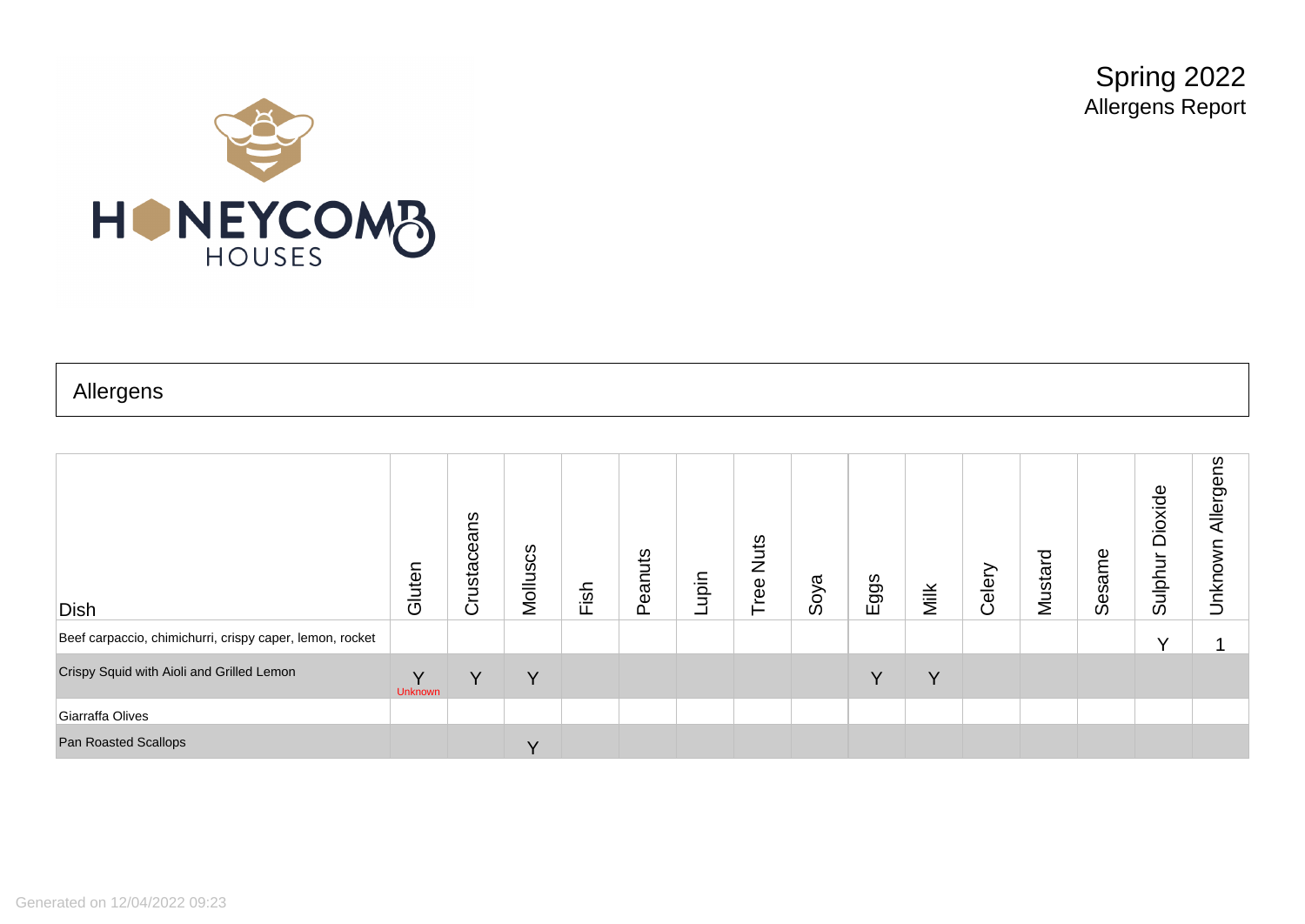| <b>Dish</b>                                                                                                                                                                                  | Gluten                     | Crustaceans | Molluscs | Fish | Peanuts | Lupin | Tree Nuts                                     | Soya | Eggs | Milk | Celery | Mustard | Sesame | Sulphur Dioxide | Unknown Allergens |
|----------------------------------------------------------------------------------------------------------------------------------------------------------------------------------------------|----------------------------|-------------|----------|------|---------|-------|-----------------------------------------------|------|------|------|--------|---------|--------|-----------------|-------------------|
| Signature sharing board, parma ham, chorizo,<br>mozzarella, roasted peppers, grilled aubergine, toasted<br>sourdough                                                                         | Y<br>Whe Rye<br>Bar Oat    |             |          |      |         |       | Y<br>Haz Wal                                  | Y    |      | Y    |        |         | Y      | Y               |                   |
| boxed baked garlic and rosemary studded camembert,<br>Red onion Marmalade, tearing brioche                                                                                                   | Y<br><b>Unknown</b>        |             |          |      |         |       |                                               | Y    | Y    | Y    |        |         |        | Y               |                   |
| Chapel and swan smoked salmon, candied beetroot,<br>mustard crème fraiche and toasted rye                                                                                                    | Y<br><b>Unknown</b>        |             |          | Y    |         |       |                                               | Y    |      | Y    |        | Y       |        |                 |                   |
| Cheddar & Red Leicester Cheese Cob                                                                                                                                                           | Y<br>Whe Rye<br>Bar Oat    |             |          |      |         |       | Y<br>Alm Haz<br>Pec Pis<br>Wal                | Y    | Y    | Y    |        |         | Y      |                 |                   |
| Seared asparagus, poached duck egg, romesco sauce                                                                                                                                            |                            |             |          |      | Y       |       | Y<br>Alm Brz<br>Cas Haz<br>Mac Pec<br>Pis Wal |      | Y    | Y    |        |         |        | Y               | $\overline{2}$    |
| Soup of the Day Base GF                                                                                                                                                                      |                            |             |          |      |         |       |                                               |      |      | Y    |        |         |        |                 | 1                 |
| Avocado on Sourdough Toast                                                                                                                                                                   | Y<br>Whe Rye<br>Bar Oat    |             |          |      |         |       | Y<br>Haz Wal                                  | Y    | Y    | Y    |        |         | Y      | Y               |                   |
| Chapel and swann Smoked salmon, cucumber and<br>crème fraiche baguette ( gf roll Available ) Chapel and<br>swann Smoked salmon, cucumber and crème fraiche<br>Ciabatta ( gf roll Available ) | Y<br>Whe Rye<br>Bar        |             |          | Y    |         |       |                                               | M    |      | Y    |        |         | M      |                 |                   |
| Chicken & mozzarella ciabatta, pesto mayo, rocket,<br>sweet pickled onion, rocket, season skin on fries                                                                                      | Y<br>Whe Rye<br>Bar        |             |          |      |         |       |                                               | M    | Y    | Y    |        |         | M      | Y               |                   |
| Dry aged Native breed Steak and caramelised onion<br>ciabatta, Maldon salted butter, rocket, skin on fries (gf<br>roll available)                                                            | Y<br>Whe Rye<br><b>Bar</b> |             |          |      |         |       |                                               | M    |      | Y    |        |         | M      |                 |                   |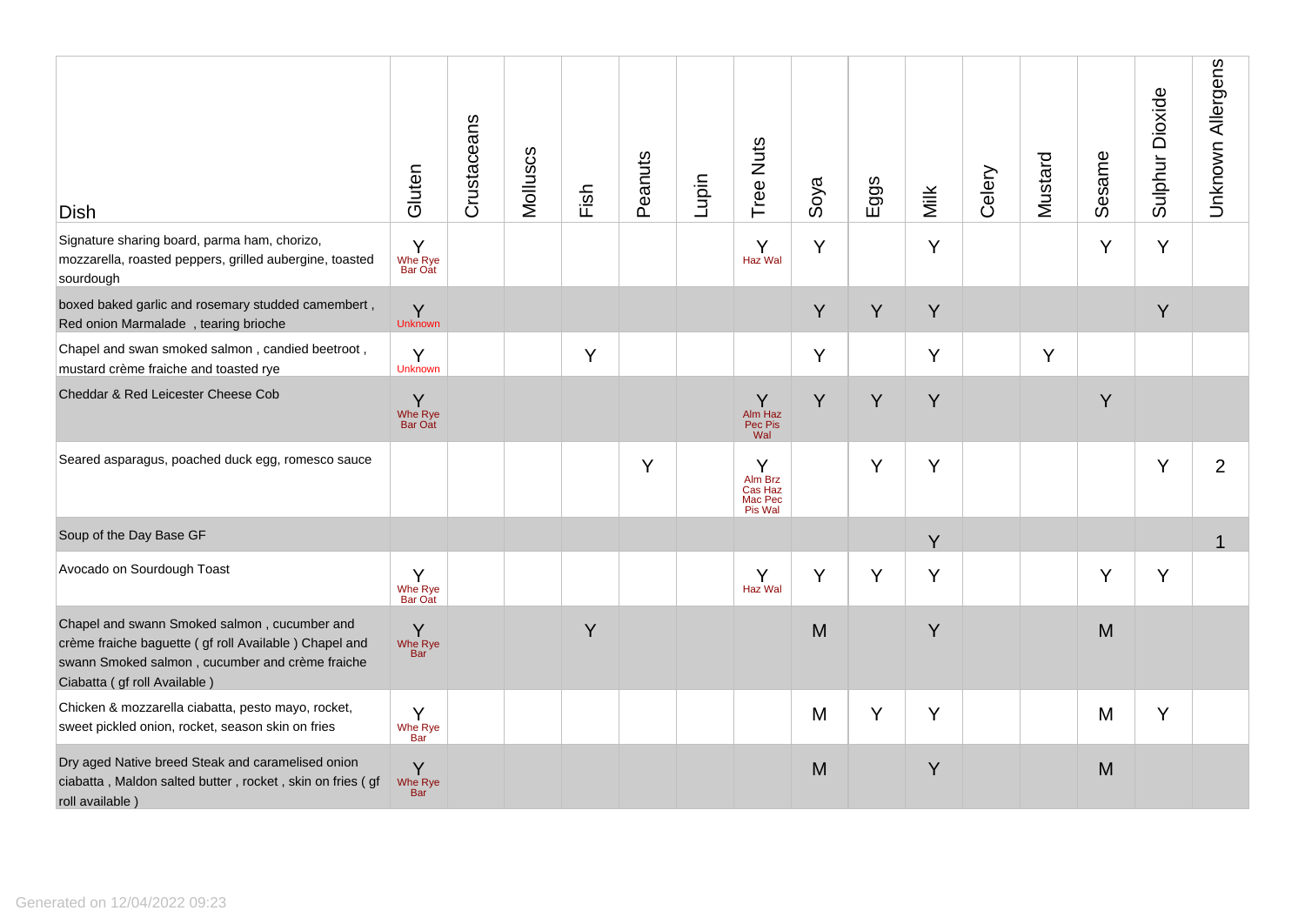| <b>Dish</b>                                                                                                                                             | Gluten                                        | Crustaceans | Molluscs | Fish | Peanuts | Lupin | Tree Nuts                                     | Soya | Eggs | Milk | Celery | Mustard | Sesame | Sulphur Dioxide | Unknown Allergens |
|---------------------------------------------------------------------------------------------------------------------------------------------------------|-----------------------------------------------|-------------|----------|------|---------|-------|-----------------------------------------------|------|------|------|--------|---------|--------|-----------------|-------------------|
| Lunch Steak and Frites, 8oz flat iron steak, skin on<br>seasoned fries, watercress salad, garlic butter                                                 |                                               |             |          |      |         |       |                                               |      |      | Υ    |        |         |        |                 |                   |
| Salmon & Herb Fishcakes                                                                                                                                 |                                               |             |          | Y    |         |       |                                               |      | Y    | Y    |        |         |        | Y               |                   |
| 2020 Ale battered sustainable haddock and traditional<br>chips, crushed peas                                                                            | $\begin{matrix} Y \\ \text{Whe} \end{matrix}$ |             |          | Y    |         |       |                                               |      | Y    | Υ    |        |         |        | Y               | 1                 |
| Cornish plaice, tarragon gnocchi, pea veloute, spring<br>greens, cherry tomato                                                                          | Y<br>Whe                                      |             |          | Y    |         |       |                                               |      | M    | Y    |        |         |        |                 |                   |
| Crab & prawn linguini, tomato, pesto, lime                                                                                                              | Y<br>Whe                                      | Y           |          |      |         |       |                                               |      |      | Y    |        |         |        | Y               |                   |
| marinated chicken supreme, smoked paprika, confit<br>garlic, warm salad of new potaoes, quinoa, giant<br>couscous and dressed leaves, harissa dressing. | Y<br><b>Unknown</b>                           |             |          |      | Y       |       | Y<br>Alm Brz<br>Cas Haz<br>Mac Pec<br>Pis Wal |      |      |      |        |         |        | Y               |                   |
| Mount Grace Lamb Rump, garden vegetables                                                                                                                |                                               |             |          |      |         |       | Y<br>Alm Brz<br>Cas Haz<br>Mac Pec<br>Pis Wal |      |      | Ý    | Y      |         |        | Y               | 1                 |
| Nut crusted Sea Bream, Cauliflower puree, spinach                                                                                                       |                                               |             |          | Y    | Y       |       | Y<br>Alm Brz<br>Cas Haz<br>Pec Pis<br>Wal     |      |      | Y    |        |         |        |                 |                   |
| Quinoa Grain Bowl, aubergine, fresh herbs                                                                                                               | Y<br><b>Unknown</b>                           | M           | M        | M    | Y       |       | Y<br>Alm Brz<br>Cas Haz<br>Mac Pec<br>Pis Wal |      |      |      | Y      |         |        | Y               |                   |
| Vegan Pea and Asparagus rissotto, lemon, white truffle<br>oil                                                                                           | Y<br><b>Unknown</b>                           |             |          |      |         |       |                                               |      |      |      |        |         |        | Y               |                   |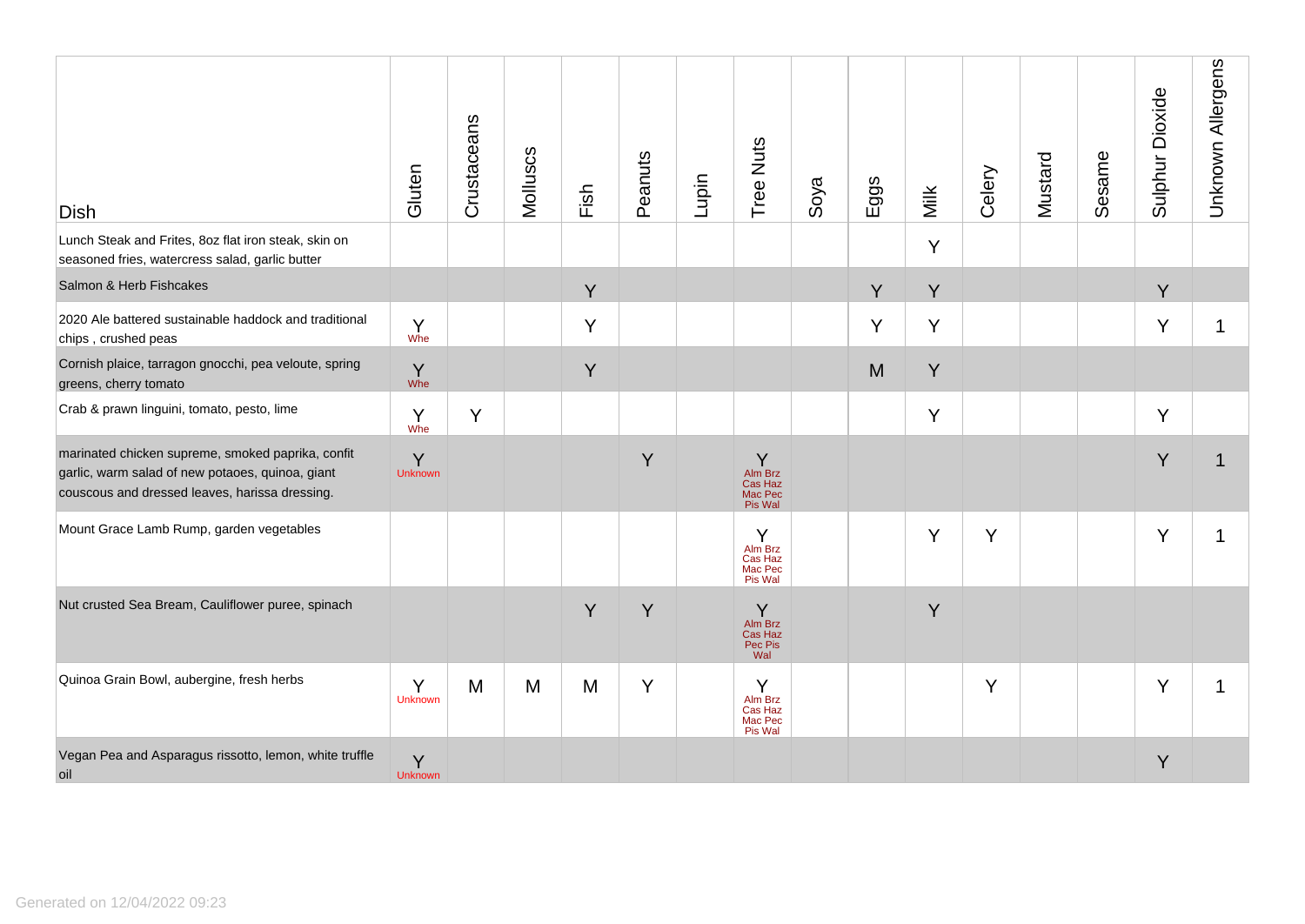| <b>Dish</b>                                                                                         | Gluten                        | Crustaceans | Molluscs | Fish | Peanuts | Lupin | Tree Nuts                                     | Soya | Eggs | Milk | Celery | Mustard | Sesame | Sulphur Dioxide | Unknown Allergens |
|-----------------------------------------------------------------------------------------------------|-------------------------------|-------------|----------|------|---------|-------|-----------------------------------------------|------|------|------|--------|---------|--------|-----------------|-------------------|
| <b>Waldorf Salad</b>                                                                                |                               |             |          |      | Y       |       | Y<br>Alm Brz<br>Cas Haz<br>Mac Pec<br>Pis Wal |      |      | Ÿ    |        |         |        | Y               |                   |
| floured burger bun                                                                                  | $\sf Y$<br>Whe Rye<br>Bar Oat |             |          |      |         |       |                                               | M    | M    | M    |        |         | M      |                 |                   |
| gluten free burger bun                                                                              |                               |             |          |      |         |       |                                               |      | Y    |      |        |         |        |                 |                   |
| Vegan Burger (2022)                                                                                 | Y<br>Unknown                  |             |          |      |         |       |                                               |      |      |      | Y      |         |        |                 |                   |
| Wagyu Burger (2022)                                                                                 | Y<br><b>Unknown</b>           |             |          |      |         |       |                                               |      | Y    | Υ    | Y      |         |        | Y               |                   |
| 12oz Sirloin steak, traditional cut chip, truffle field<br>mushroom, Peppercorn sauce, Rocket Salad |                               |             |          |      |         |       | Y<br>Alm Brz<br>Cas Haz<br>Mac Pec<br>Pis Wal |      |      | Y    |        |         |        | Y               |                   |
| 8oz Fillet steak, truffle mash, baby garden vegetables,<br>port and porcini mushroom sauce          |                               |             |          |      |         |       | Y<br>Alm Brz<br>Cas Haz<br>Mac Pec<br>Pis Wal |      |      | Y    | Y      |         |        | Y               |                   |
| Chateaubriand Steak to Share                                                                        | Y<br>Unknown                  |             |          |      |         |       |                                               |      |      | Y    |        |         |        | Y               | 1                 |
| Frenched Roast Chicken                                                                              | Y<br>Whe                      |             |          |      |         |       | Y<br>Alm Brz<br>Cas Haz<br>Mac Pec<br>Pis Wal | Y    | Y    | Y    |        |         | M      | Y               | $\overline{2}$    |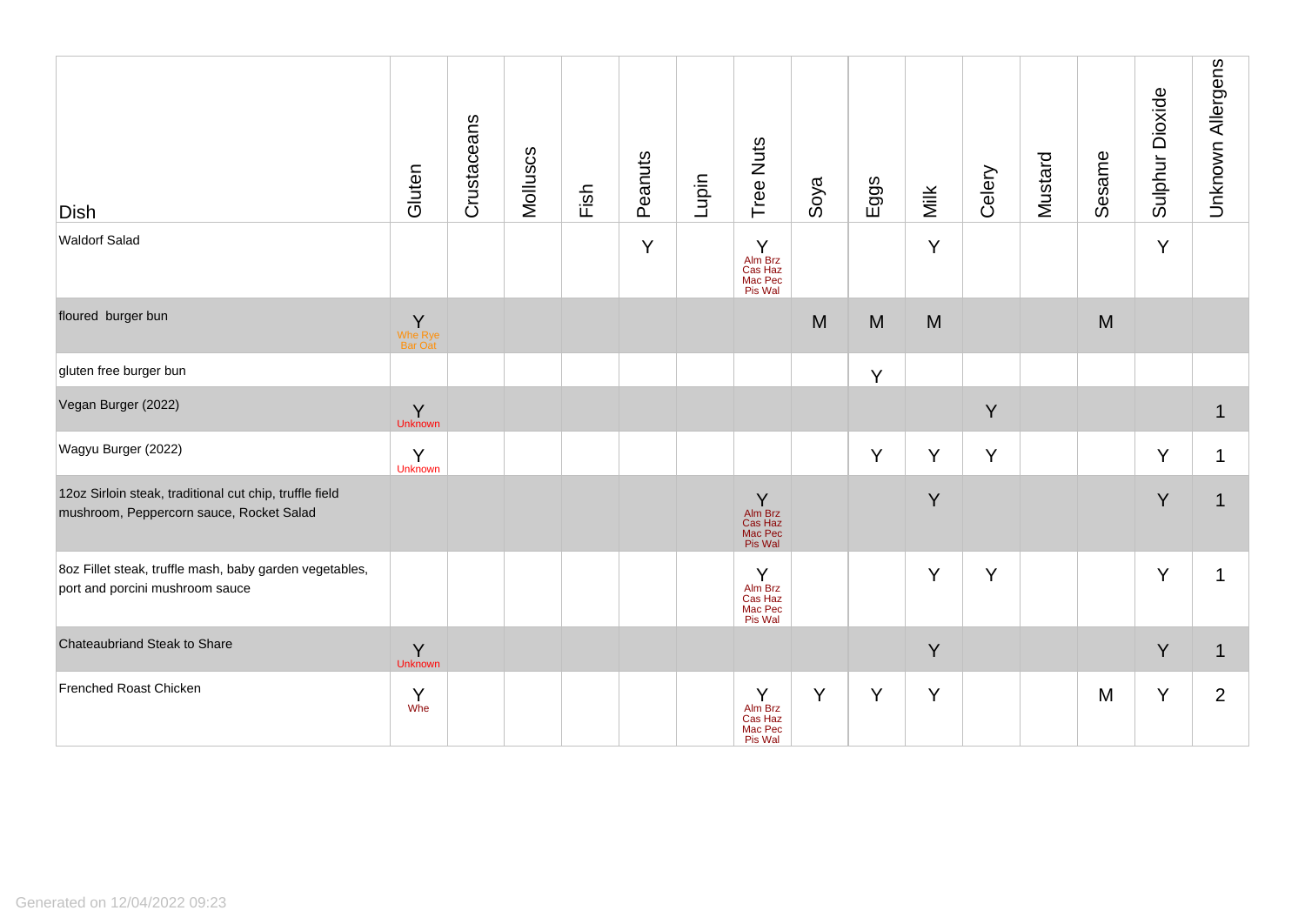| <b>Dish</b>                                          | Gluten                                        | Crustaceans | Molluscs | Fish | Peanuts | Lupin | Tree Nuts                                     | Soya | Eggs | Milk | Celery | Mustard | Sesame | Sulphur Dioxide | Unknown Allergens |
|------------------------------------------------------|-----------------------------------------------|-------------|----------|------|---------|-------|-----------------------------------------------|------|------|------|--------|---------|--------|-----------------|-------------------|
| Roast Sirloin, Yorkie, Horseradish Sauce             | $\begin{matrix} Y \\ \text{Whe} \end{matrix}$ |             |          |      |         |       | Y<br>Alm Brz<br>Cas Haz<br>Mac Pec<br>Pis Wal | Y    | Y    | Y    |        | Y       |        | Y               | $\overline{2}$    |
| Roasted Lamb Rump , mint sauce, roast dinner garnish | Y<br>Whe                                      |             |          |      |         |       | Y<br>Alm Brz<br>Cas Haz<br>Mac Pec<br>Pis Wal | Y    | Y    | Y    |        | Y       |        | Y               |                   |
| Vegan Wellington Roast                               | $\sum_{\text{Whe Bar}}$                       |             |          |      |         |       |                                               | Y    |      |      | Y      |         |        | Y               | $\mathbf{1}$      |
| Caprese salad                                        |                                               |             |          |      |         |       |                                               |      |      | Y    |        |         |        | Y               |                   |
| <b>Cauliflower Cheese</b>                            | $\Upsilon$<br>Whe                             |             |          |      |         |       |                                               | Y    |      | Y    |        | Y       |        |                 |                   |
| Halloumi Fries, Jalapeno Ketchup                     | Y<br><b>Unknown</b>                           |             |          |      |         |       |                                               |      |      | Y    | Y      |         |        |                 |                   |
| Lobster bisque mac and cheese, herb crust            | Y<br><b>Unknown</b>                           | Y           | Y        | Y    |         |       |                                               | Y    | Y    | Y    |        |         |        | Y               | $\mathbf{1}$      |
| Onion Ring Stack                                     | Y<br>Whe                                      |             |          |      |         |       |                                               |      |      |      |        |         |        | Y               |                   |
| Pigs In Blankets, Honey & Mustard                    | Y<br>Unknown                                  |             |          |      |         |       |                                               |      |      | Y    |        | Y       |        | Y               | $\mathbf 1$       |
| Rocket & Parmesan Side Salad                         |                                               |             |          |      |         |       |                                               |      |      | Y    |        |         |        | Y               |                   |
| Skin-On Fries                                        | Y<br>Unknown                                  |             |          |      |         |       |                                               |      |      |      |        |         |        |                 |                   |
| Tenderstem chilli brocolli                           |                                               |             |          |      |         |       |                                               |      |      |      |        |         |        |                 |                   |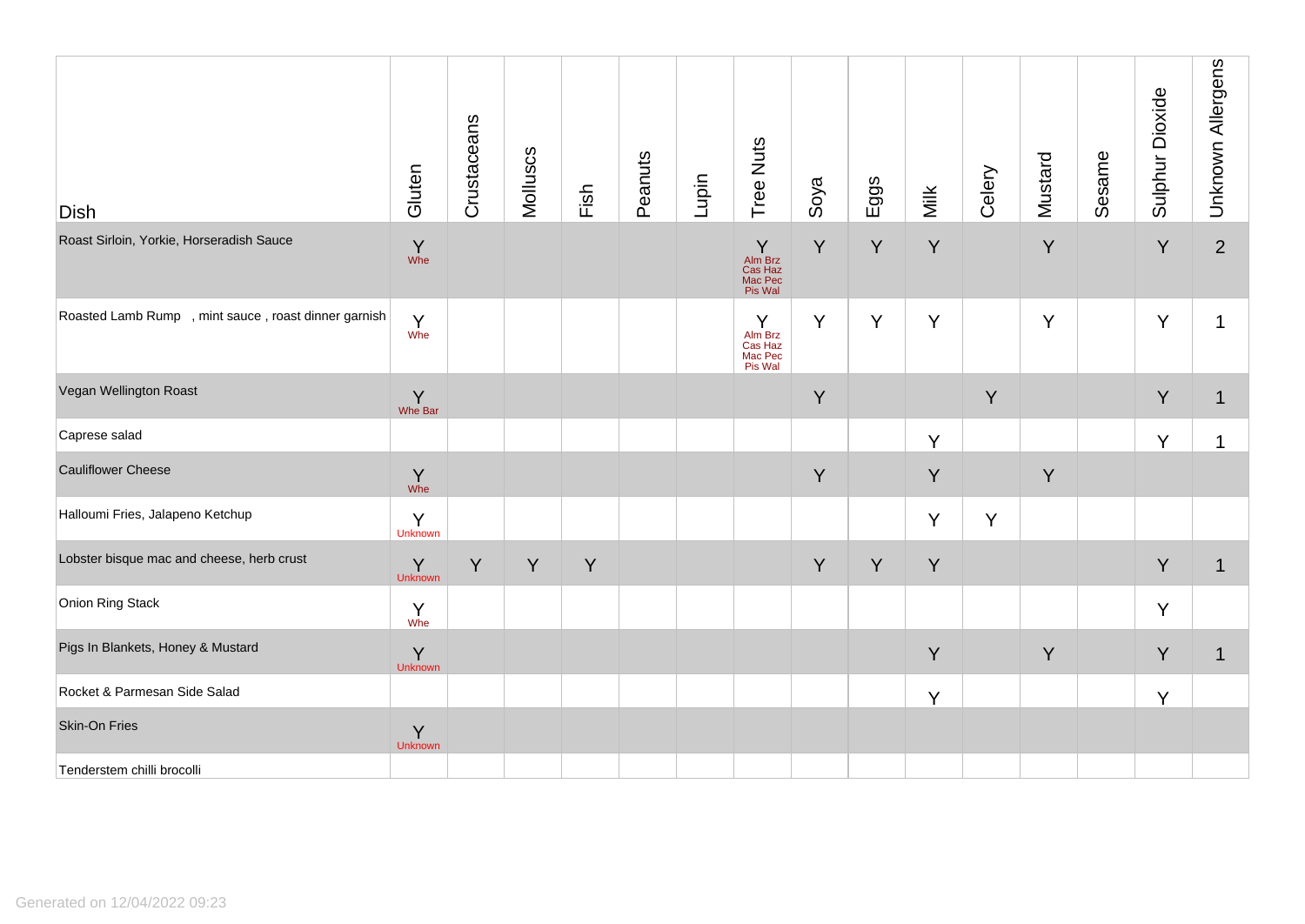| <b>Dish</b>                                                                                                                     | Gluten                         | Crustaceans | Molluscs | Fish | Peanuts | Lupin | Tree Nuts                                     | Soya | Eggs | Milk | Celery | Mustard | Sesame | Sulphur Dioxide | Unknown Allergens |
|---------------------------------------------------------------------------------------------------------------------------------|--------------------------------|-------------|----------|------|---------|-------|-----------------------------------------------|------|------|------|--------|---------|--------|-----------------|-------------------|
| <b>Traditional Cut Chips</b>                                                                                                    | Y<br>Unknown                   |             |          |      |         |       |                                               |      |      |      |        |         |        |                 | $\mathbf 1$       |
| 2 Scoop Ice Cream                                                                                                               | Y<br>Whe Bar                   |             |          |      | M       |       | Y<br>Cas                                      | Y    | Y    | Y    |        |         |        | Y               |                   |
| 3 Scoop Ice Cream                                                                                                               | Y<br>Whe Bar                   |             |          |      | M       |       | Y<br>Cas                                      | Y    | Y    | Y    |        |         |        | Y               |                   |
| Coconut Milk Panna Cotta                                                                                                        |                                |             |          |      |         |       |                                               |      |      | M    |        |         |        | Y               | $\overline{2}$    |
| Eton Mess Baked Cheesecake                                                                                                      | $Y$ whe                        |             |          |      |         |       |                                               |      | Y    | Y    |        |         |        | Y               |                   |
| Honeycomb charlotte, fudge sauce, honeycomb ice<br>cream                                                                        | Y<br>Whe Bar                   |             |          |      | M       |       | Y<br>Cas                                      | Y    | Y    | Y    |        |         |        | Y               | $\overline{2}$    |
| Oxford blue and cotswold brie and wookey hole cheddar<br>artisan charcoal crackers, homemade spiced nuts,<br>warm truffle honey | Y<br>Whe                       |             |          |      | Y       |       | Y<br>Alm Brz<br>Cas Haz<br>Mac Pec<br>Pis Wal |      |      | Y    |        |         |        |                 | $\overline{2}$    |
| Signature Crumble - Individual                                                                                                  | Y<br>Whe Rye<br><b>Bar Oat</b> |             |          |      | M       |       | Y<br>Alm Brz<br>Cas Haz<br>Mac Pec<br>Pis Wal | Y    | Y    | Y    |        |         |        | Y               |                   |
| Signature Crumble - Sharer                                                                                                      | Y<br>Whe Rye<br><b>Bar Oat</b> |             |          |      | M       |       | Y<br>Alm Brz<br>Cas Haz<br>Mac Pec<br>Pis Wal | Y    | Y    | Y    |        |         |        | Y               |                   |
| <b>Sticky Toffee Pudding GF</b>                                                                                                 | Y<br>Whe Bar                   |             |          |      | M       |       | Y<br>Alm Cas                                  | Y    | Y    | Y    |        |         |        | Y               |                   |

\* Allergens marked with 'M' may contain that allergen.